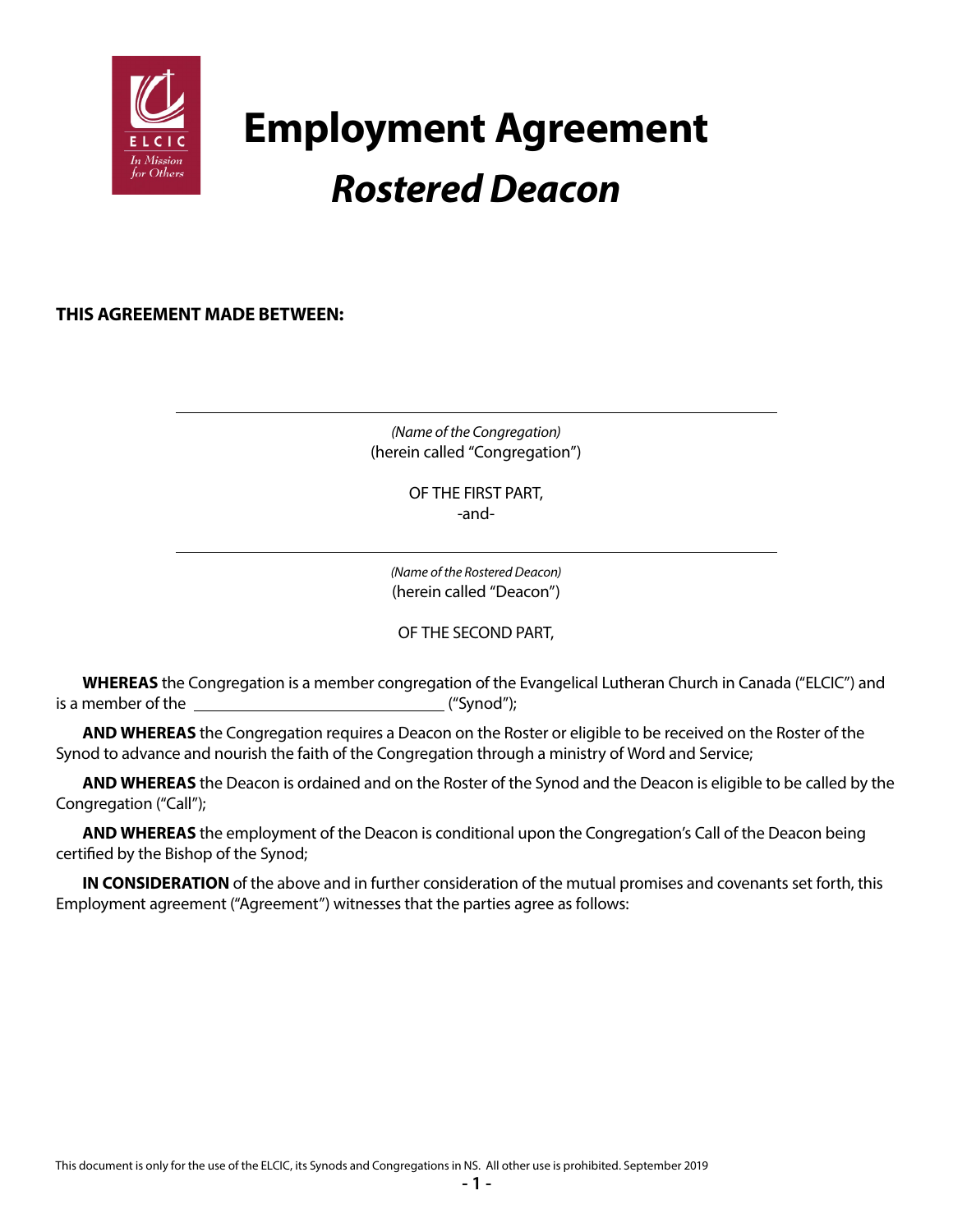#### **PREREQUISITES TO EMPLOYMENT**

- 1. This employment contract and the employment of the Deacon are conditional upon:
	- a. the Congregation's Call being certified by the Bishop of the Synod prior to the commencement of the Deacon's employment by the Congregation;
	- b. the Deacon being eligible for and remaining on the Roster of the Synod;
	- c. the Deacon shall provide to the Congregation a current and satisfactory to the Congregation criminal record check (in Ontario a Criminal record and judicial matters check); and because this Call will require interacting with vulnerable persons meaning a person who, because of their age, a disability or other circumstances, whether temporary or permanent, (a) is in a position of dependency on others, or (b) is otherwise at a greater risk than the general population of being harmed by a person in a position of trust or authority towards them, the Deacon must also provide to the Congregation:
		- i. a Child Abuse Registry Check (if available in the province(s) in which the Deacon has resided in the past three (3) years); and
		- ii. a Vulnerable Sector or Child Intervention Check;
	- d. the Deacon, after being provided the ELCIC Sexual Abuse or Harassment Policy ("Policy"), agreeing to review and abide by the Policy, and signing the Acknowledgement Form that is part of the Policy and returning such to the Synod office.

## **ONGOING OBLIGATIONS OF THE DEACON & THE CONGREGATION**

- 2. a. During and continuing throughout the employment, the Deacon accepts that the following ongoing obligations are required to maintain the employment:
	- i. the Deacon must remain in good standing on the Roster of the Synod;
	- ii. the Deacon must conduct the Deacon's affairs in accordance with the Constitution and Bylaws of the ELCIC and the Synod;
	- iii. the Deacon must immediately notify the Congregation if the Deacon is removed from the Roster of the Synod or if the privileges of the Deacon on the Roster of the Synod are suspended or terminated;
	- iv. the Congregation shall be entitled to require the Deacon to provide current Checks satisfactory to the Congregation (including fingerprint-based Checks) once every three years at the Congregation's expense, and the Deacon shall comply with such requirement;
	- v. the Deacon must provide the employer with certification of participation in 'Healthy Boundaries' training every five years; and
	- vi. the Deacon agrees that the onus is on the Deacon to advise the Congregation immediately if there is any charge or conviction under the Criminal Code of Canada.
	- b. Throughout the employment the Congregation accepts the following ongoing obligations to the Deacon:
		- i. to ensure that the compensation benefits agreed to, including vacation and paid holidays are provided to the Deacon;
		- ii. to provide the Deacon a place to work to make sure the Deacon has access to the workplace;
		- iii. to provide the Deacon the tools and equipment needed to perform the Deacon's functions;
		- iv. to make sure the Deacon's working conditions are safe; and
		- v. to treat the Deacon with respect and make sure the Deacon is not harassed or discriminated against.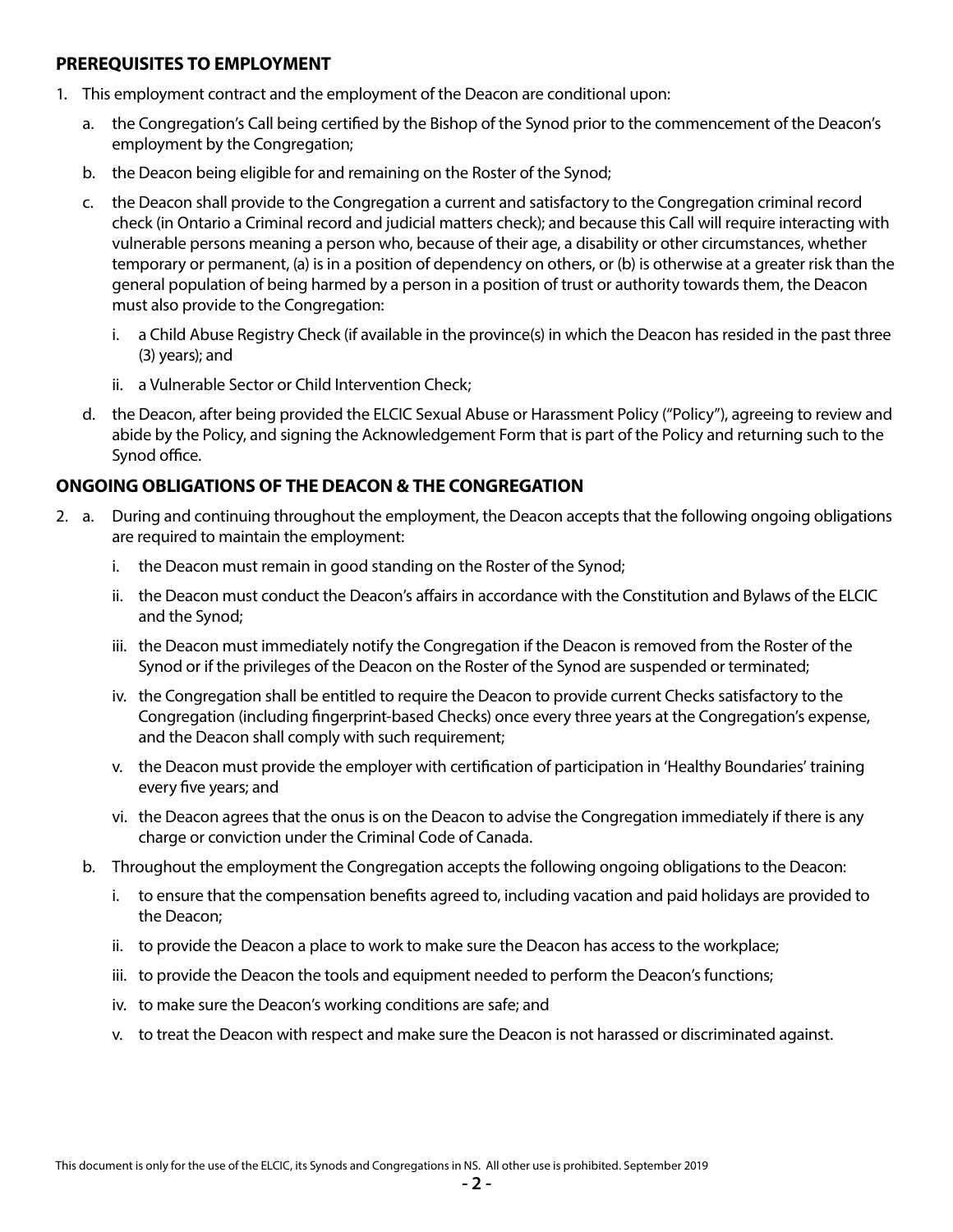#### **REMUNERATION AND BENEFITS**

- 3. a. If the employment of the Deacon is other than full-time specify the percentage of employment compared to full-time: 2%.
	- b. The Congregation shall compensate the Deacon with a salary which includes, if applicable, housing allowance hereinafter "Salary" and benefits which include:
		- i. an initial Salary (determined after consideration of the synodical salary quidelines) of \$ per annum paid in instalments. The Salary shall be reviewed annually;
		- ii. membership, when eligible, in the ELCIC Pension Plan sponsored by ELCIC Group Services Inc.;
		- iii. membership, when eligible, ELCIC Group Benefits Plans administered by ELCIC Group Services Inc.;
		- iv. participation in ELCIC Programs including the Continuing Education Plan;
		- v. vacation in accordance with the approved policies;
		- vi. professional expenses paid by the Congregation in accordance with the approved policies;
		- vii. moving expenses, when applicable, including travel paid by the Congregation; specific details are as follows:
		- viii. reasonable expense reimbursement, not otherwise provided for, incurred in attending conventions and other official meetings at which the Deacon's attendance is required.
	- c. The Deacon acknowledges and agrees that the ELCIC Pension Plan, ELCIC Group Benefit Plans, and any ELCIC Programs can be changed from time to time and any such change shall not constitute a fundamental change to the terms of the employment when the Deacon is provided with thirty (30) days' advance notice of the change.
	- d. If the Congregation is providing the Deacon with a residence for the personal use of the Deacon and members of the Deacon's immediate family during the term of the Deacon's employment, the terms shall be as set out in a Residence Agreement and shall be attached to this agreement as Schedule "A".
	- e. The remuneration provided under this Agreement shall be subject to such deductions as the Congregation is from time to time required to make pursuant to law, government regulation, for benefits or by consent of the Deacon.

#### **SCOPE OF POSITION & COOPERATION WITH SYNOD**

- 4. a. Neither the ELCIC nor the Synod is the Deacon's employer, but the nature of this ministry and the Deacon's employment requires that the Deacon work and cooperate with the Synod and the Bishop of the Synod for the greater good of the ELCIC, the Synod, and Congregation.
	- b. The Deacon shall at all times faithfully, diligently, and to the best of the Deacon's skill, ability, experience and talents, perform the Deacon's duties.
	- c. During the term of this Agreement the Deacon shall not participate in any other business, occupation, or become an employee or agent of any corporation, firm or individual, except with the consent, which shall not be unreasonably withheld, of the Congregation and after the Deacon has consulted with the Bishop of the Synod.
	- d. The Deacon shall not participate in any activity, be it professional or personal, that is in conflict with the Deacon's duties to the Congregation.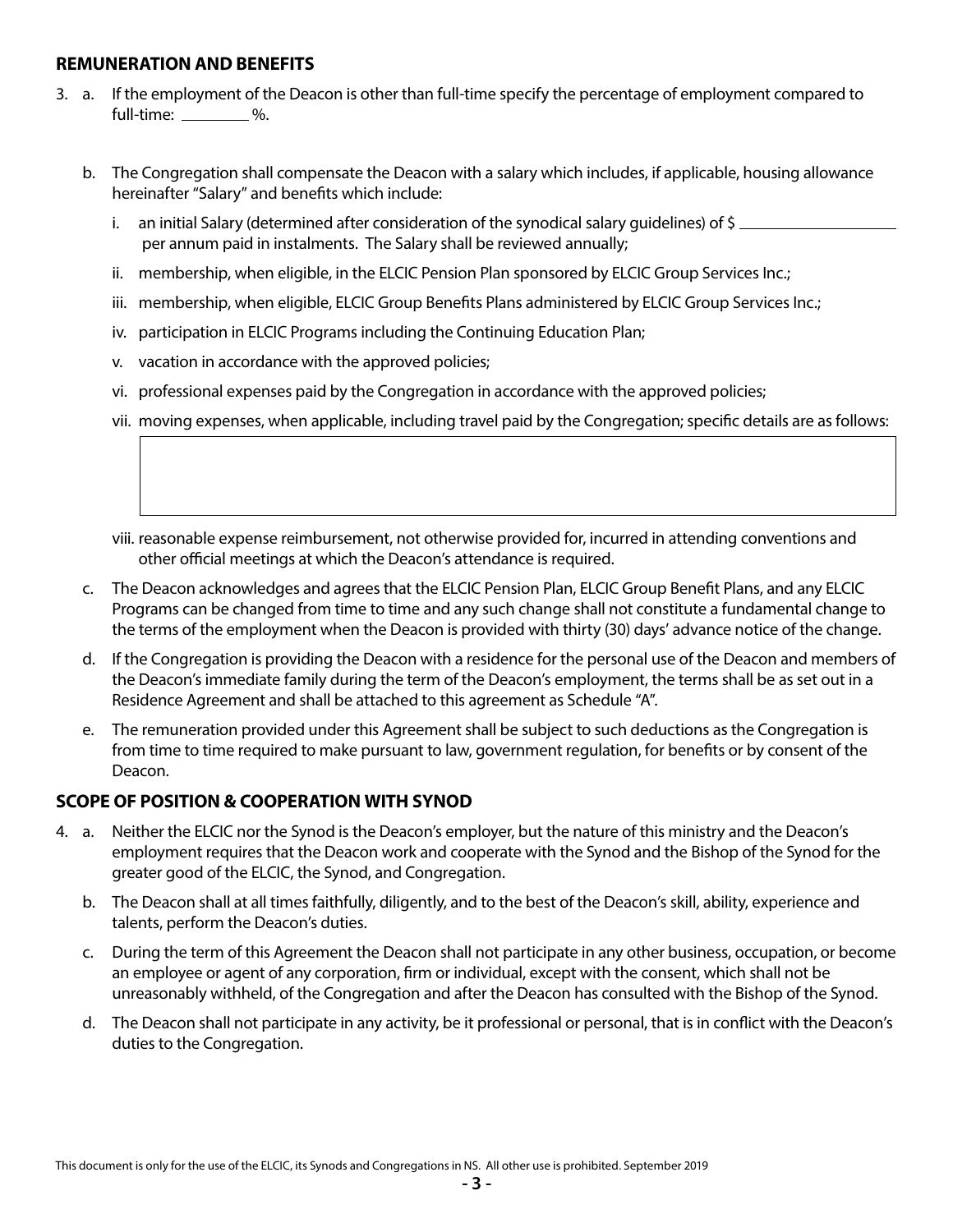# **CONFIDENTIALITY**

5. The Deacon acknowledges and agrees that the Deacon has a duty of confidentiality to the Congregation and that the duty includes maintaining the confidentiality of confidential information. "Confidential Information" is defined to include but it is not limited to: information with respect to the financial, business and human resources management of the Congregation. Accordingly, the Deacon undertakes and agrees not to disclose Confidential Information to any person not authorized to receive the Confidential Information without the express written permission of the Congregation, and that the Deacon shall use the Deacon's best efforts to maintain the secrecy of all of the Confidential Information.

The Deacon agrees that this duty of confidentiality survives the termination of this Agreement and the Deacon's employment.

#### **TERM**

6. The employment of the Deacon by the Congregation shall commence on the  $\_\_\_\_$  day of  $\_\_\_\_\_\_\_$ 20  $\mu$  and shall continue until terminated in accordance with this Agreement.

#### **NOTICE OF TERMINATION NOT FOR CAUSE**

- 7. a. Notwithstanding any termination of employment provisions set out in the Constitution and Bylaws of the Congregation, the Synod and the ELCIC in the event of a not for cause termination, the respective right of the parties in connection therewith shall be those set out in this article seven, except where these provisions do not apply because of section 71 of the Nova Scotia Labour Standards Code.
	- b. The employment of the Deacon may be terminated by the Congregation at any time without cause upon the Congregation providing to the Deacon written notice or pay in lieu of notice (the "Notice Period") as follows:
		- i. prior to the third anniversary of the date of commencement of employment, the Notice Period shall be three (3) months' notice;
		- ii. on or after the third anniversary of the date of commencement of employment, the Notice Period shall be four (4) months plus one (1) month for every additional year of completed employment up to a total maximum Notice Period of twelve (12) months (for purposes of illustration, if the Deacon has 6.5 years of completed employment, the Notice Period under this paragraph shall be seven (7) months);
		- iii. the Notice Period may, at the discretion of the Congregation, be provided by way of working notice or payment of the equivalent Salary in lieu of notice or a combination thereof;
		- iv. where the Notice Period is in whole or in part provided by way of pay in lieu of notice, the Congregation may, in its sole discretion, provide such pay in lieu of notice in a lump sum or through continuation of payment of the Deacon's Salary through payroll;
		- v. to the extent permitted by applicable employment standards legislation, any notice or pay in lieu of notice provided by the Congregation to the Deacon shall be deemed to count towards any notice or pay in lieu of notice required by such employment standards legislation. Further, any pay in lieu of notice provided by the Congregation in excess of the pay in lieu of notice required by such employment standards legislation shall, to the extent permitted by such employment standards legislation, be deemed to count towards any severance pay owing to the Deacon under applicable employment standards legislation;
		- vi. if and to the extent required by the applicable employment standards legislation, the Congregation shall continue to make whatever benefit plan contributions are required to maintain the Deacon's benefit plans for the statutory notice period in the applicable employment standards legislation; and
		- vii. the Congregation shall also provide any other minimum rights, benefits and entitlements (if any) required by the applicable employment standards legislation to the extent that such rights, benefits and entitlements have not already been provided.
	- c. Sections 7(a) and (b) of this Agreement shall apply to a Deacon with ten years or more service when the employment terminates because of the closure of the Congregation and/or discontinuation of a function.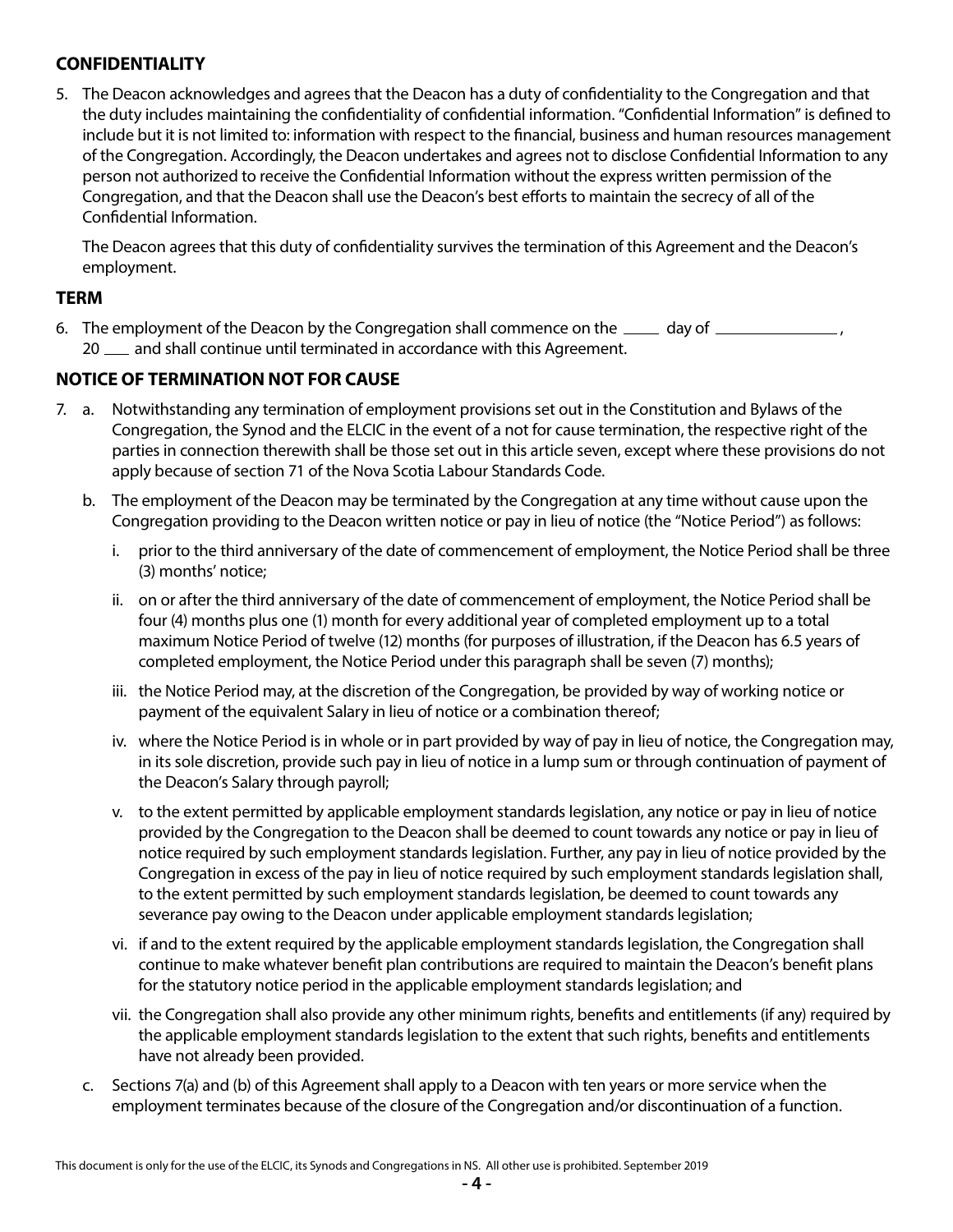d. The Deacon can terminate employment upon providing the Congregation with thirty (30) days' notice. Such notice however may be waived in whole or in part by agreement of the parties, or by the Congregation with payment to the Deacon of the remaining resignation notice.

# **TERMINATION OTHER**

8. Other than in the event of a not for cause termination, the employment of the Deacon may be terminated for any of the reasons listed and processes provided for in the Constitution and Bylaws of the Congregation, the Synod and the ELCIC.

# **DISCIPLINE**

9. The grounds for discipline and the disciplinary procedures set out in the Constitution and Bylaws of the ELCIC and the Manual Re Discipline for Rostered Ministers shall apply to the Deacon, including but not limited to disciplinary penalties such as suspension from diaconal ministry and/or removal from the Roster of Deacons as well as any right of appeal available to the Deacon with respect to such.

## **ENTIRE AGREEMENT**

10. This Agreement contains the entire agreement between the parties hereto as it relates to the matters set out herein and this Agreement supersedes all previous negotiations, understandings and agreements whether verbal or written with respect to any matters herein referred to. To be effective, any changes or modifications to this Agreement shall be made in writing and signed by both parties.

## **SEVERABILITY**

11. The parties agree that in the event that any provision, clause, article, attachment herein, or part thereof, which forms part of this Agreement, is deemed void, invalid or unenforceable by a court of competent jurisdiction, the remaining provisions, clauses, articles, attachments or parts thereof, shall be and remain in full force and effect.

## **GOVERNING LAW**

12. This Agreement shall be construed in accordance with the laws of the Province [territory] of \_\_\_\_\_\_\_\_\_\_\_\_ and the laws of Canada as applicable.

## **NOTICES**

13. Where by this Agreement any notice is to be or may be given by one party to the other, such notice may be personally delivered or may be given by registered mail and shall be deemed to have been effectively given if sent by registered mail, postage prepaid, correctly addressed to the party to whom such notice is to be given, and any such notice when so mailed shall be deemed to have been received four (4) days after it was mailed.

#### **RETURN OF MATERIALS**

14. All files, forms, books, materials, written correspondence, memoranda, documents, manuals, computer disks and software products in any form or media whatsoever pertaining to the affairs and interests of the Congregation that may come into the possession or control of the Deacon shall at all times remain the property of the Congregation. On termination of the Deacon's employment for any reason, the Deacon agrees to deliver promptly to the Congregation all such property of the Congregation in the possession of the Deacon or directly or indirectly under the control of the Deacon. The Deacon agrees not to make for personal or business use, reproductions or copies of any such property or other property of the Congregation.

Notwithstanding anything in this Agreement or at common law the parties agree that the Deacon as original author of any sermon or other work used to minister to the Congregation shall remain the owner of the copyright and intellectual property with respect to such.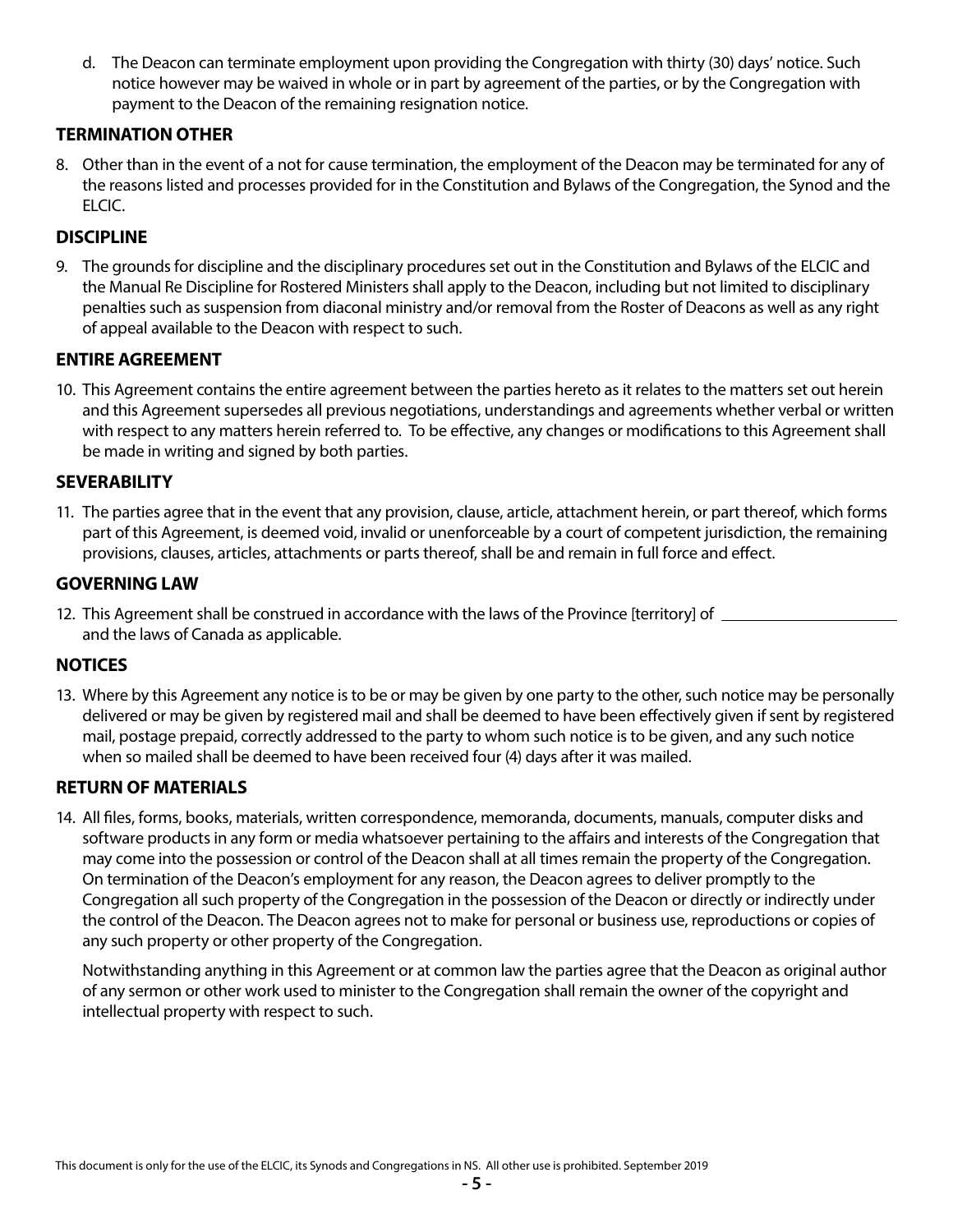# **PRIVACY**

- 15. The Congregation collects personal information about the Deacon:
	- a. the Deacon's personal information is collected, used and disclosed for the following purposes: payroll; employee benefits; statutory deductions and remittances such as income tax; general employment purposes such as calculating length of service and for information relating to the initiation, management and termination of the employment relationship;
	- b. the Congregation only discloses personal information with third parties as required and for the purposes noted above or as required or permitted by applicable law. For example, the Congregation must disclose certain personal information with the Income Tax authorities, and, with third party providers of employee benefits;
	- c. the Deacon is entitled to review and correct personal information the Congregation has collected about the Deacon by communicating with the Chair of the Congregational Council; and
	- d. by signing this Agreement, the Deacon consents to the Congregation collecting, using and disclosing the Deacon's personal information as detailed above.

## **AGREEMENT SIGNED IN COUNTERPARTS**

16. This Agreement may be executed and delivered (by original, facsimile or electronic transmission) in multiple counterparts each of which shall be deemed to be an original and all of which together shall constitute one and the same agreement.

## **TIMING FOR ACCEPTANCE OF THE AGREEMENT**

17. For this Agreement to be binding both parties are required to sign the Agreement on or before the same day of the month of  $\_\_\_\_\_\$ , 20  $\_\_\_\$ .

## **LEGAL ADVICE**

18. The Deacon acknowledges that the Deacon has obtained, or has had an opportunity to seek, independent legal advice in connection with the negotiation and execution of this Agreement, and further acknowledges that the Deacon has read, understands, and agrees to be bound by all of the terms and conditions contained herein.